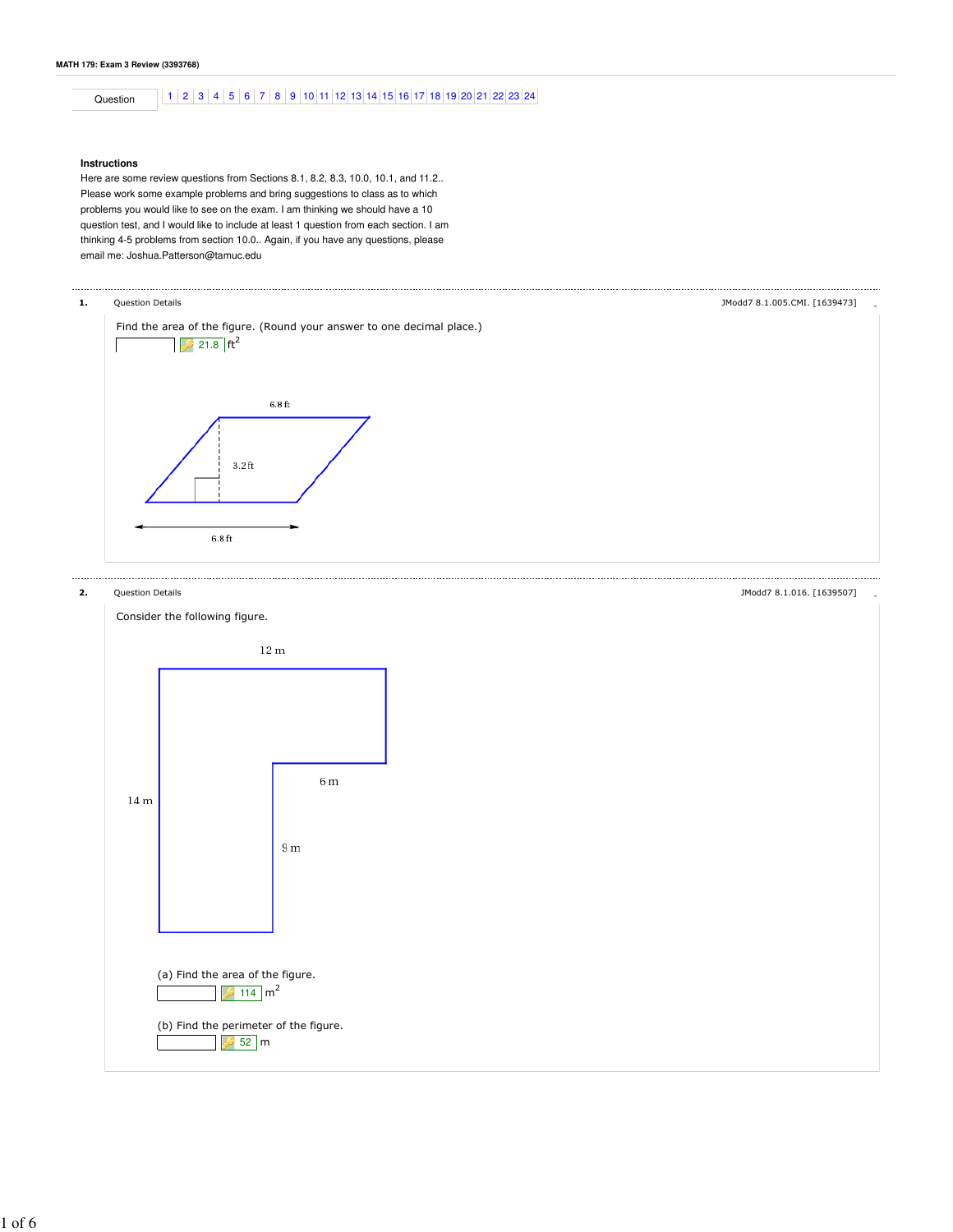

Find the volume and the surface area of the figure. (Round your answers to two decimal places.)



4. Question Details - JModd7 8.2.003.CMI. [1643940]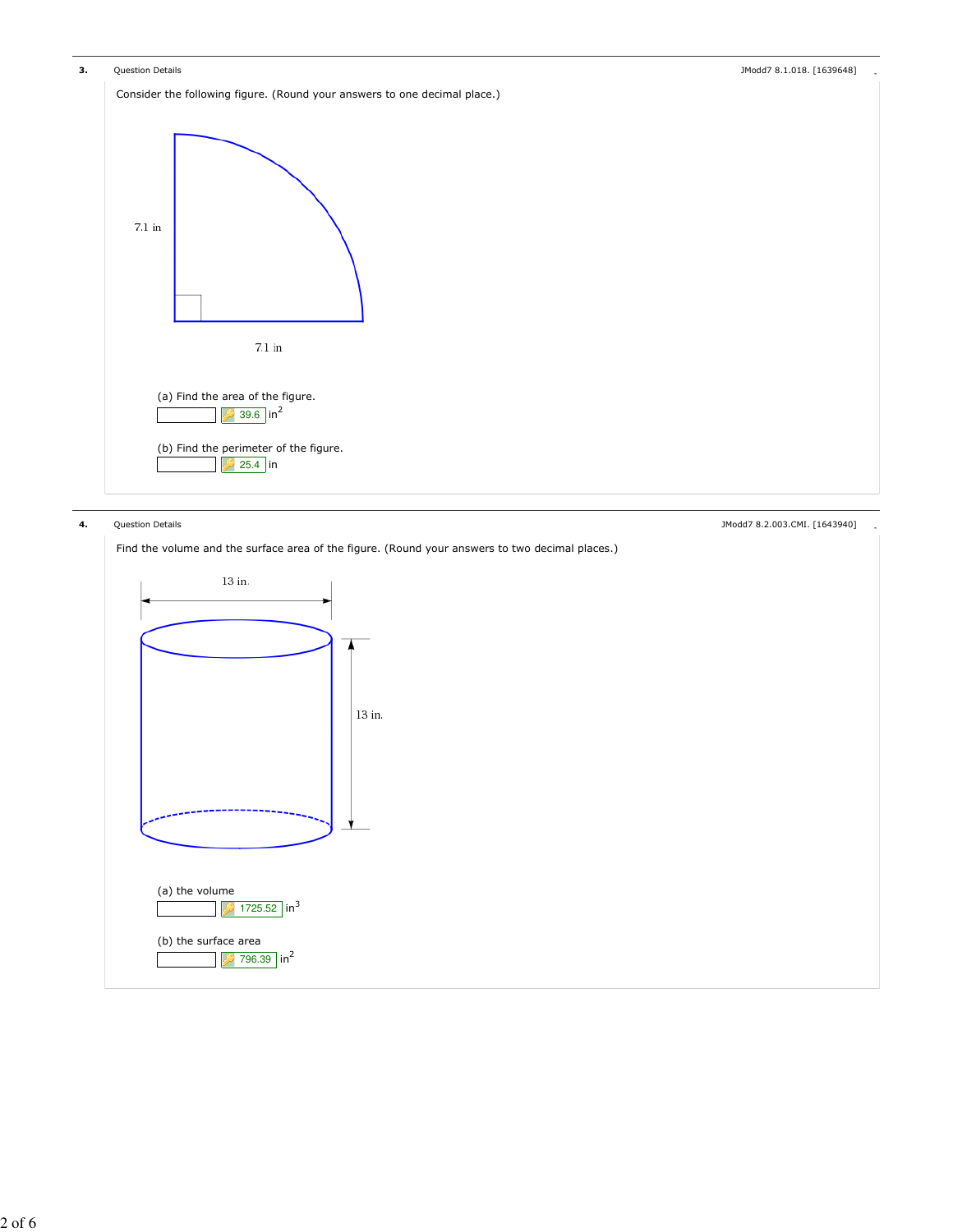

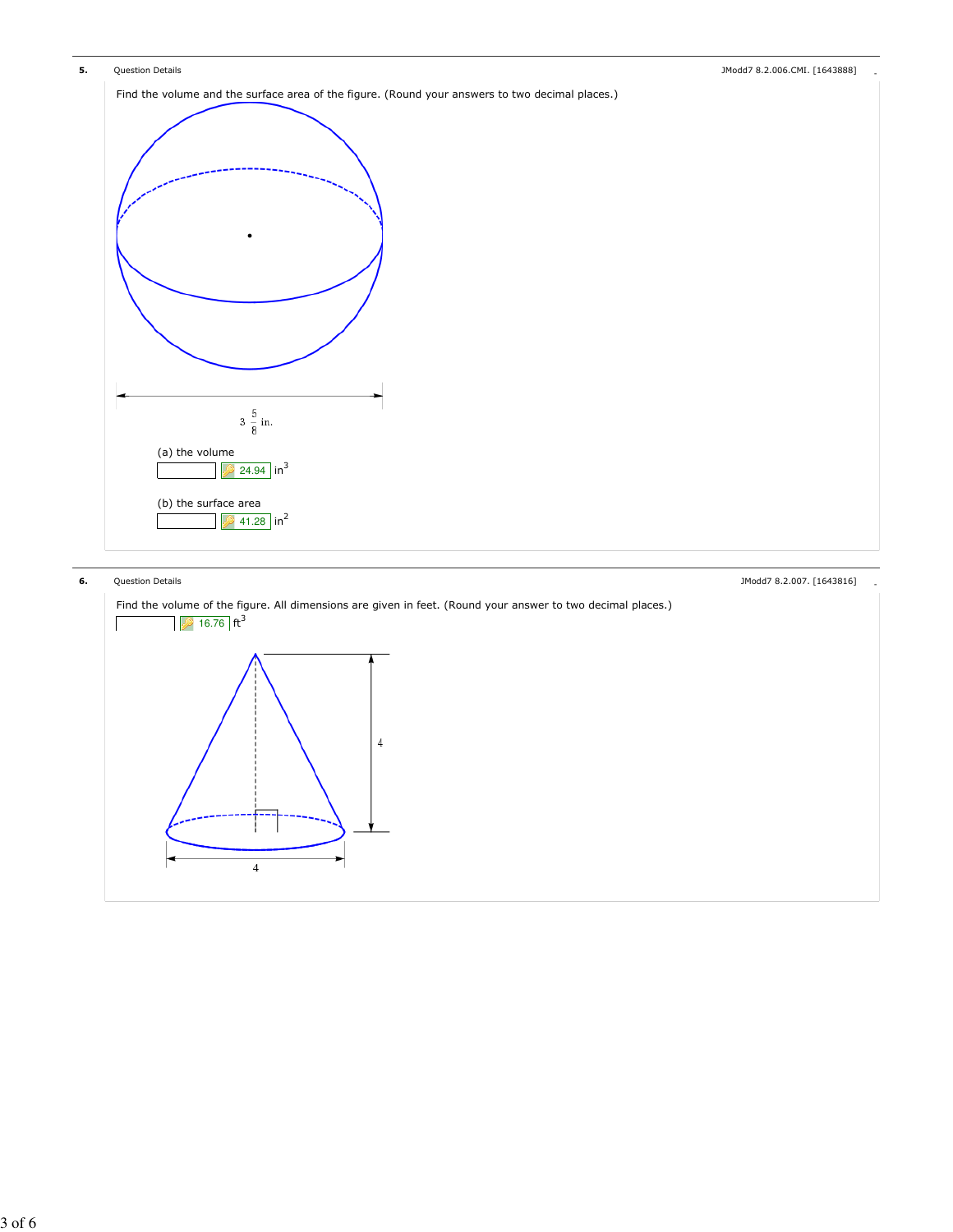

 $10<sub>ft</sub>$ 

# **8.** Question Details **Containers** and the set of the set of the set of the set of the set of the set of the set of the set of the set of the set of the set of the set of the set of the set of the set of the set of the set

A propane gas tank consists of a cylinder with a hemisphere at each end. Find the volume of the tank if the overall length is 10 feet and the diameter of the cylinder is 4 feet, as shown in the figure. (Round your answer to two decimal places.)  $2108.91$  ft<sup>3</sup>  $4\ \mathrm{ft}$ 

**9.** Question Details **Account 2.3.004.** [1643969] **9. CONFINITY OF A CONFINITY OF A CONFINITY OF A CONFINITY OF A CONFINITY OF A CONFINITY OF A CONFINITY OF A CONFINITY OF A CONFINITY OF A CONFIDENTIAL OF A CONFIDENTIAL** Determine whether the configuration of knotted ropes would form a right triangle. Yes No

10. Question Details **Alternative Control** 2012 12:3001 2012 13:40020 2012 13:40020 2012 13:40020 2012 13:4008 Find the perimeter of a triangle having sides with the following measurements: 4 cubits, 5 palms, 3 fingers; 5 cubits, 3 palms, 3 fingers; 6 cubits, 4 palms, 2 fingers.  $\overline{3}$  17 cubits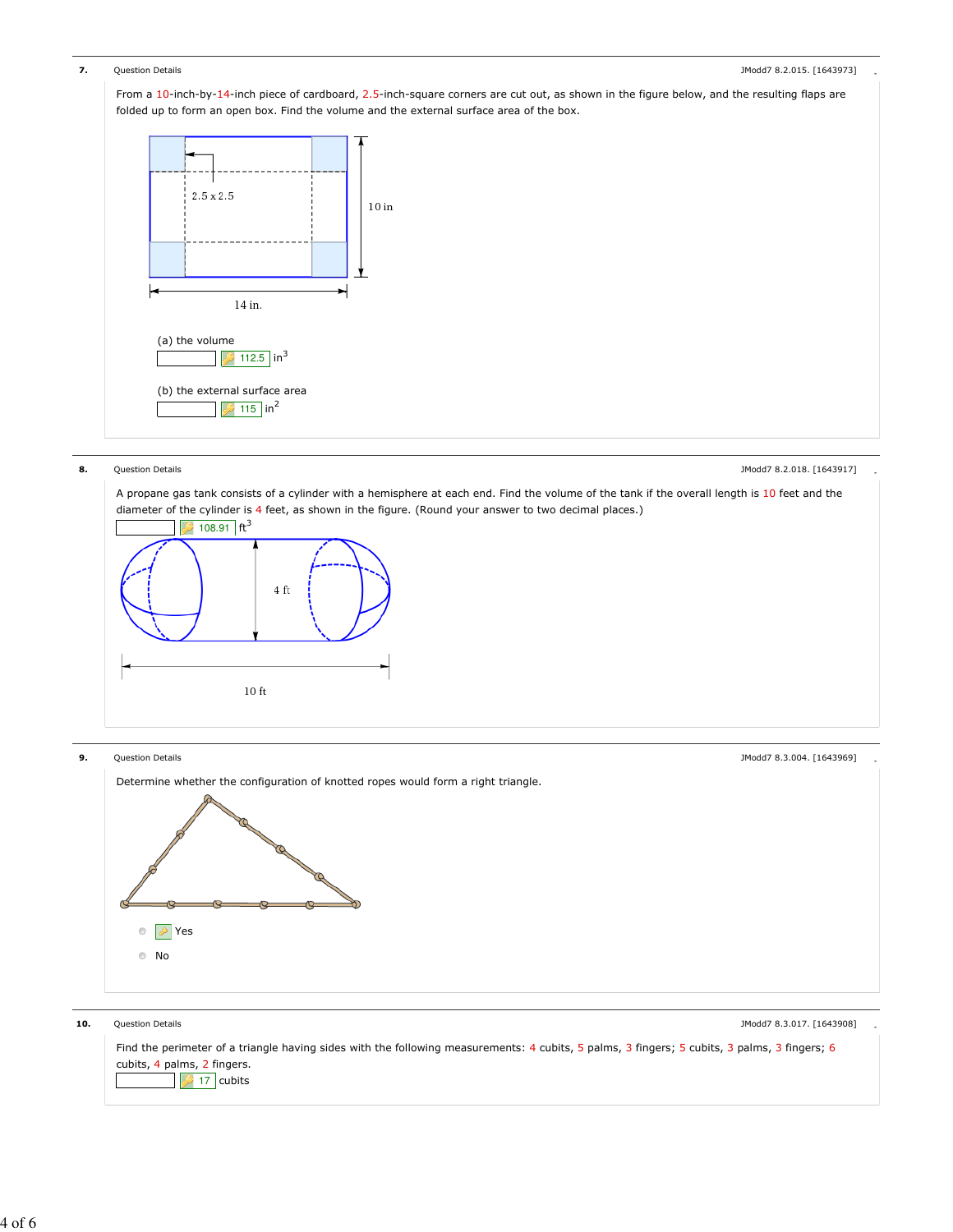| 11. | Question Details                                                                                                      | JModd7 8.3.020. [1643928]       |
|-----|-----------------------------------------------------------------------------------------------------------------------|---------------------------------|
|     | A rectangular field measures 60 cubits by 1500 cubits. Find the area of this field in setats.<br>9 setats             |                                 |
| 12. | Question Details<br>Find the value of $v$ .                                                                           | JModd7 10.0A.001. [1666806]     |
|     | $v = \log_2 4$<br>$\vert$ 2<br>$V =$                                                                                  |                                 |
| 13. | Question Details                                                                                                      | JModd7 10.0A.004. [1666735]     |
|     | Find the value of $v$ .<br>$v = \log_3\left(\frac{1}{3}\right)$                                                       |                                 |
|     | -22 - 1<br>$V =$                                                                                                      |                                 |
| 14. | Question Details                                                                                                      | JModd7 10.0A.007. [1666817]     |
|     | Find the value of $u$ .<br>$\log_7 u = 0$                                                                             |                                 |
|     | .21<br>$u =$                                                                                                          |                                 |
| 15. | Question Details                                                                                                      | JModd7 10.0A.009.CMI. [1666765] |
|     | Find the value of b.<br>$log_b 9 = 2$                                                                                 |                                 |
|     | $\mathbf{3}$<br>$b =$                                                                                                 |                                 |
| 16. | Question Details                                                                                                      | JModd7 10.0A.013.CMI. [1666827] |
|     | Rewrite the logarithm as an exponential equation. (Use capital letters for variables $R$ and $W$ .)<br>$R = \log_b W$ |                                 |
|     | $\boldsymbol{W}=\boldsymbol{b}^R$                                                                                     |                                 |
| 17. | Question Details                                                                                                      | JModd7 10.0A.020. [1666812]     |
|     | Rewrite the exponential equation as a logarithm. (Use capital letters for variables $U$ and $X$ .)<br>$b^U = X$       |                                 |
|     | $log_b(X) = U$                                                                                                        |                                 |
| 18. | Question Details                                                                                                      | JModd7 10.0A.027. [1666732]     |
|     | Use a calculator to find each value. (Round your answers to eight decimal places.)<br>$e^{1.6}$<br>(a)<br>4.95303242  |                                 |
|     | $10^{1.6}$<br>(b)<br>39.81071706                                                                                      |                                 |